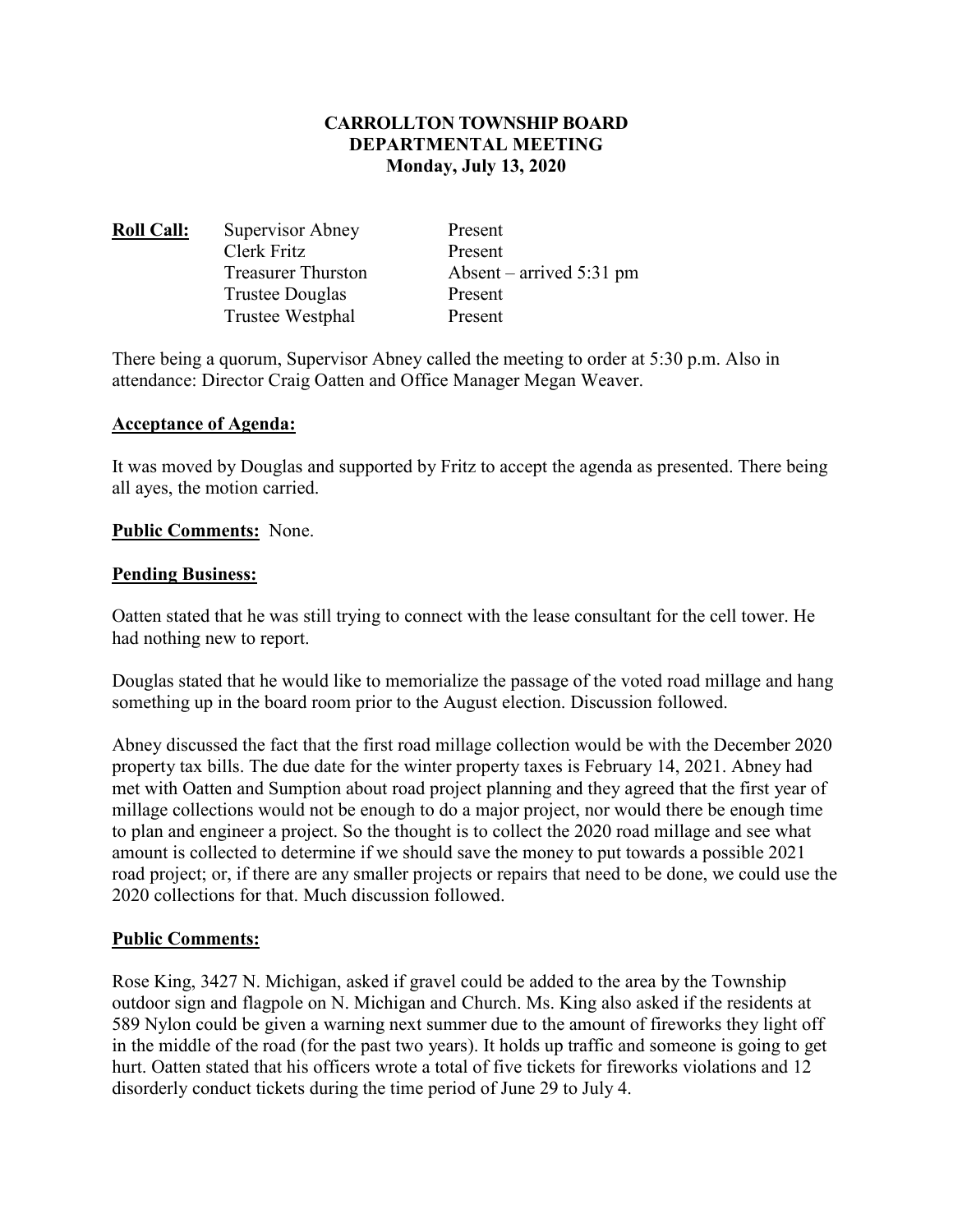## **Director Comments:**

Oatten stated that he would be meeting with Weaver and Sumption the following day to go over grant reimbursement opportunities related to the COVID-19 pandemic.

Weaver stated that due to Governor Whitmer's Executive Order being extended, water service cannot be shut off for non-payment of bills until January 1, 2021. While the Township Board has continued applying the 10% penalty on all water/sewer bills not paid by the due date, they have waived the Delinquent Utility Bill Service Charge of \$40 since the pandemic started back in March. Discussion followed. It was moved by Abney and supported by Douglas to waive the Delinquent Utility Bill Service Charge until December 31, 2020; unless Governor Whitmer rescinds the Executive Order before then. There being 4 ayes and 1 nay (Thurston), the motion carried.

# **Board Comments:**

Douglas asked if the disinfectant cleaning was scheduled for before and after the August 3 Election. Weaver responded that Romanow Building Services was scheduled to do so; however, she still needed to confirm with St. John Paul II that they will be allowed into the building to clean.

Douglas asked about the Absentee Voter (AV) ballot process as he thought the sign up form that he had been handing out to residents was all that was needed to be filled out in order to receive a ballot. Fritz explained that an AV ballot application must be filled out for every election. The forms that Douglas handed out were for the Absentee Voter permanent list. Voters on the permanent list will receive a ballot application prior to every election. That application must be filled out and returned in order to receive the actual ballot. Discussion followed.

Fritz stated that the public accuracy test for the August 3 Primary Election was Wednesday, July 22 at 2:00pm. Fritz also discussed the election preparations due to the COVID-19 pandemic. Masks will be required. Some municipalities were planning on doing temperature checks of every voter. Discussion was held on possible ways of doing so.

Westphal stated that the community-wide garage sales were planned for August 7-9, 2020.

Abney asked if the pavilions at Stoker and Hanchett Parks could be looked at as the fascia was rotting. Oatten responded that Sumption was already aware and they would be fixed by the DPW. Abney also stated that all future board meetings will be held per the schedule and there will be no cancellations.

# **Adjournment:**

It was moved by Westphal and supported by Fritz to adjourn. There being all ayes, the meeting adjourned at 6:45 p.m.